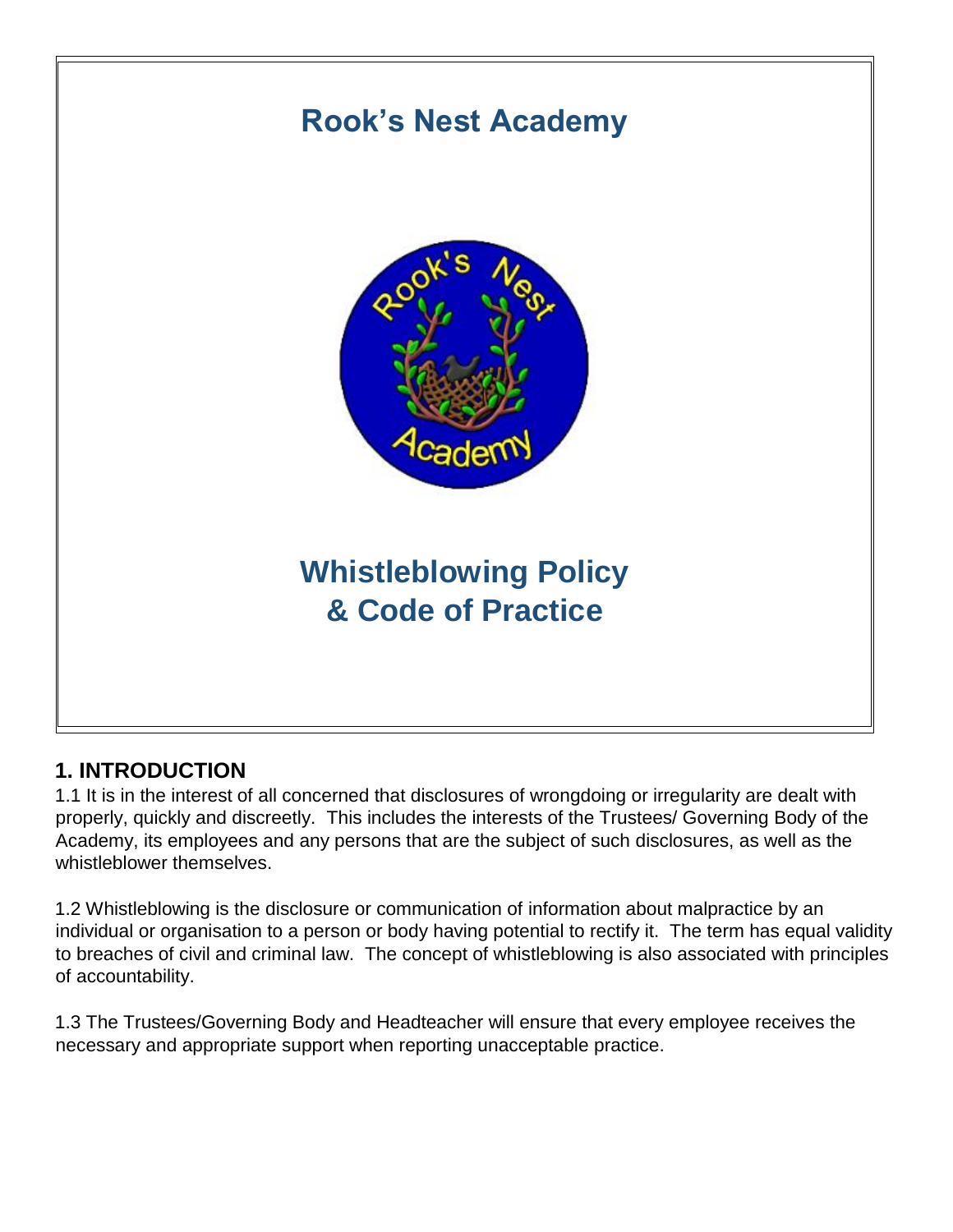# **2. WHO THE CODE OF PRACTICE IS AIMED AT**

2.1 This Code is provided primarily for use by employees in the Academy, but may also be used by others (e.g. Trustees/Governors and contractors) as appropriate. References to 'employees' or 'staff' should be deemed to include others as appropriate. However, separate procedures apply to complaints by members of the public.

# **3. PURPOSE AND SCOPE OF THE CODE**

3.1 The Whistleblowing Policy requires all Trustees/Governors and staff to act responsibly to uphold the reputation of the Academy and maintain public confidence.

3.2 The Code of Conduct states "Employees will be expected, through agreed procedures and without fear of recrimination, to bring to the attention of the appropriate level of management any deficiency in the provision of service. It is the duty of each employee to report to the appropriate senior member of staff any impropriety or breach of procedure".

3.3 An employee's concerns may in the context of malpractice include: concerns about possible corruption; dangerous procedures risking health and safety; abuse of clients; evasion of statutory responsibilities; damage to the environment; fraud & unlawful acts; maladministration, noncompliance with Trustees/Governing Body Policy; discrimination, failure to act on a situation which could potentially damage the academy financially and any other unethical conduct, negligence or unprofessional behaviour. The concerns may be in respect of the actions or inaction's of employees, Trustees/Governors or elected members. The overriding concern should be that it would be in the public interest for the malpractice to be corrected and, if appropriate, sanctions applied.

# **4. PROCEDURE**

4.1 Where an employee has concerns about possible abuse or malpractice which are not appropriate for raising through other procedures, e.g. grievance, they should be raised with:- (a) the Headteacher; or

(b) where (a) is inappropriate, with a Senior Manager designated for the purpose by the Trustees/ Governing Body; or

(c) where both (a) and (b) are inappropriate, with an independent person or organisation designated for the purpose by the Trustees/Governing Body.

### **CODE OF PRACTICE ON WHISTLEBLOWING – CONFIDENTIAL REPORTING POLICY**

1.1 Employees are often the first to realise that there may be something seriously wrong within the academy. However, they may not express their concerns because they feel that speaking up would be disloyal to their colleagues or Trustees/Governors. They may also fear harassment or victimisation. In these circumstances it may be easier to ignore the concern rather than report what may just be a suspicion of malpractice.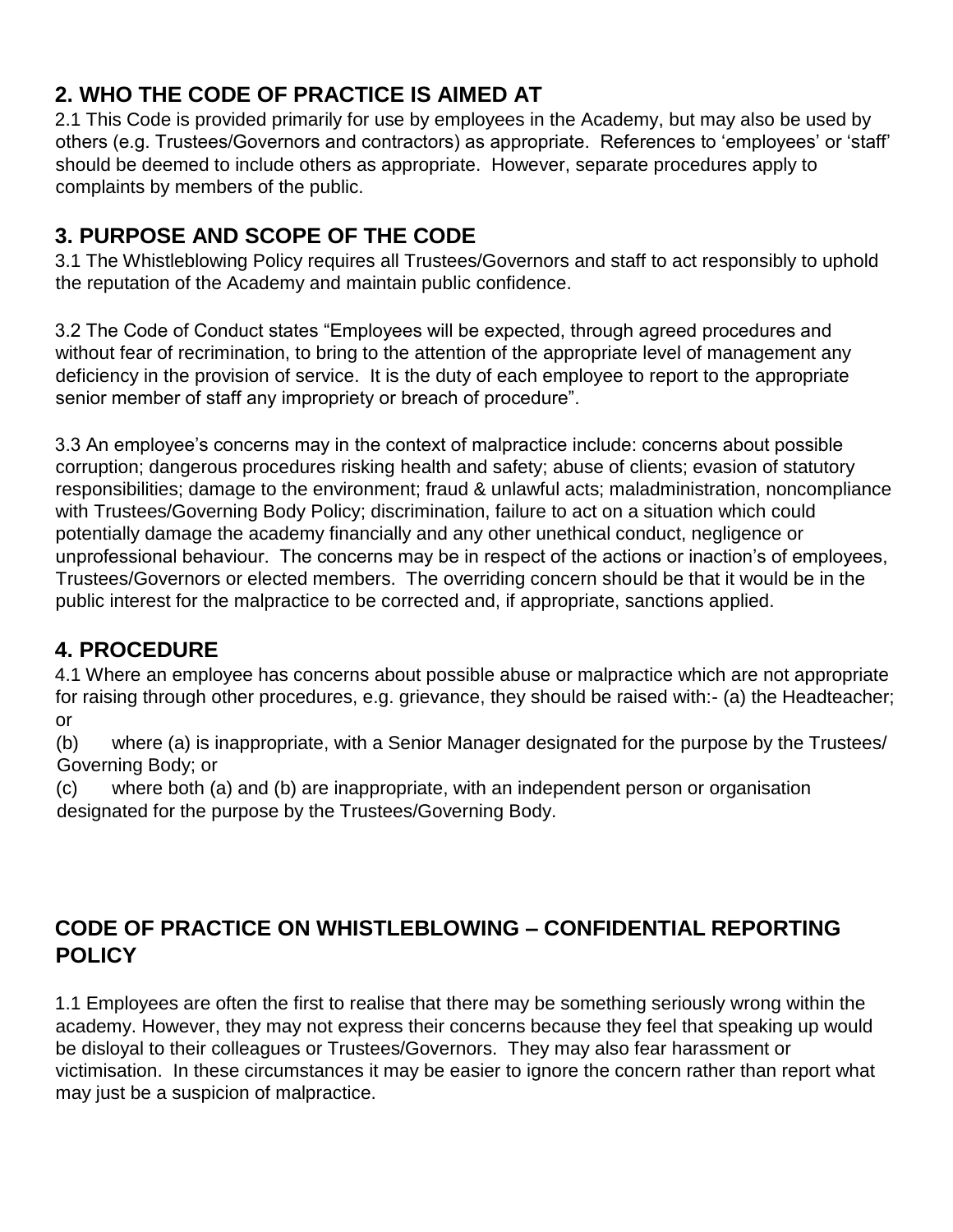1.2 The Trustees/Governing Body are committed to the highest possible standards of openness, probity and accountability. In line with that commitment the Trustees/Governing Body expect employees and others with serious concerns about any aspect of the Academy's work to come forward and voice those concerns. It is recognised that certain cases will have to proceed on a confidential basis. This Policy document makes it clear that staff should do so without fear of reprisals. This confidential Reporting Policy is intended to encourage and enable staff to raise serious concerns **within** the Academy rather than overlooking a problem or blowing the whistle outside.

1.3 This Policy has been discussed with the relevant Trade Unions.

## **2. AIMS AND SCOPE OF THIS POLICY**

2.1 This policy aims to:

- provide avenues for employees to raise concerns and receive feedback on any action taken;
- allow employees to take the matter further if they are dissatisfied with the Academy's response to the concerns expressed;
- reassure employees that they will be protected from possible reprisals or victimisation.

2.2 There are existing procedures in place to enable employees to lodge a grievance relating to their own employment. This confidential reporting policy is intended to cover concerns that fall outside the scope of other procedures. **Thus any serious concern that an employee has about any aspect of service provision or the conduct of an employee, Trustees/Governors or others acting on behalf of the Academy can and should be reported under this Policy.** 

This concern may be about something (an action or inaction by an employee, Trustee/Governor or elected member) that is for example:

- unlawful or
- against the Trustees/Governing Body's Policies; or  $\Box$  against established standards of practice; or
- improper conduct.

*For a fuller list of possible types of concerns see paragraph 3.3 of the Whistleblowing Code of Practice.* 

### **3. SAFEGUARDS**

#### **Harassment or Victimisation**

3.1 The Trustees/Governing Body recognise that the decision to report a concern can be a difficult one to make, not least because of the fear of reprisal from those who may be guilty of malpractice or from the Trustees/Governing Body as a whole. Neither the Trustees/Governing Body nor the EFA (Education Funding Authority) will tolerate any harassment or victimisation (including informal pressures) and appropriate action will be taken in order to protect a person who raises a concern in good faith.

#### **Anonymity**

3.2 Concerns raised anonymously may be considered and investigated, depending upon the seriousness of the issues raised and the credibility of the allegations, but the Trustees/Governing Body will also need to consider the possibility that anonymity can be used to put forward false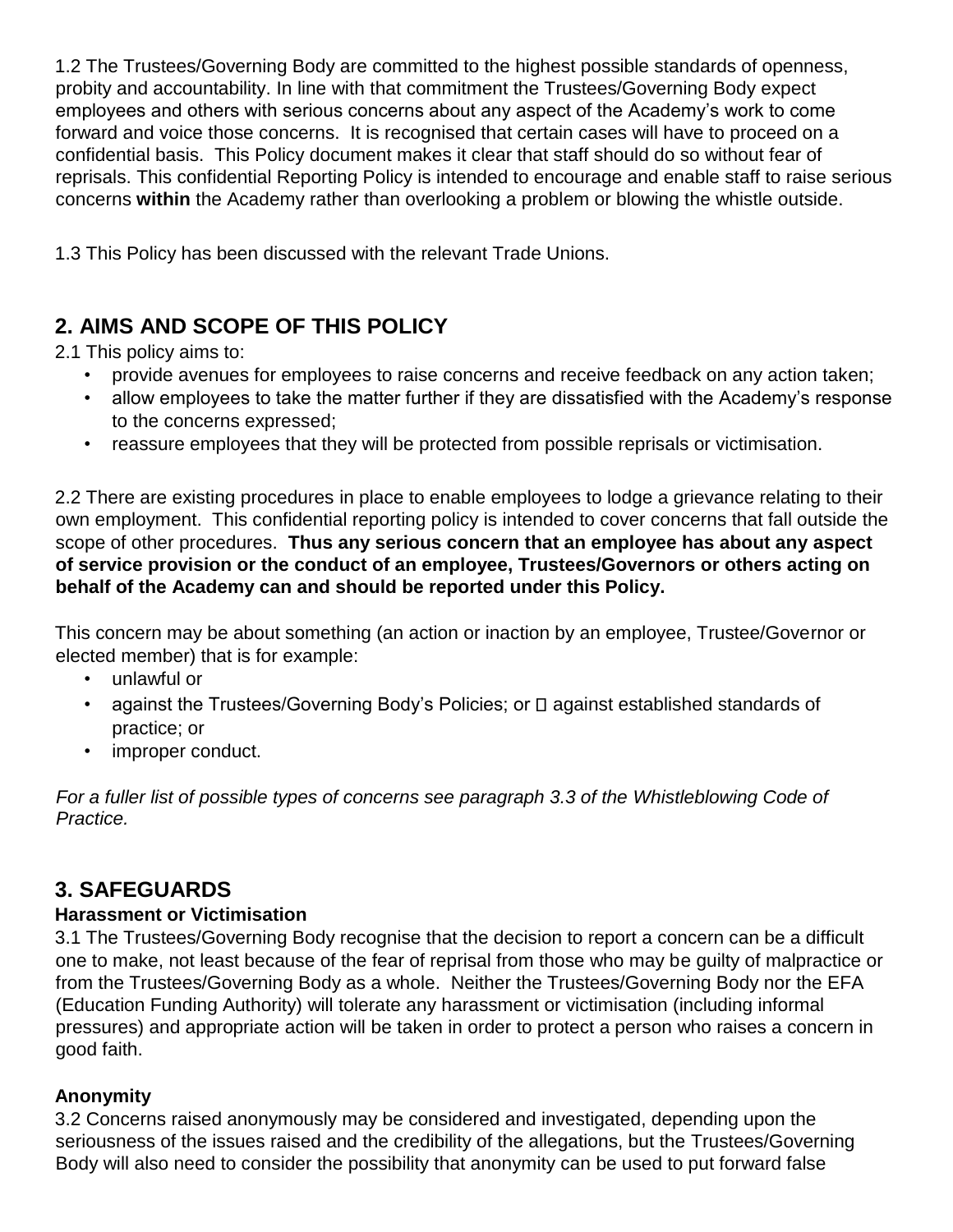allegations or malicious allegations. In general, therefore, and given the assurances on protection of identity given above, the Trustees/ Governing Body would expect serious concerns not to be raised anonymously.

#### **False and Malicious Allegations**

3.3 The Trustees/Governing Body will protect themselves and their employees from false and malicious expressions of concern by taking disciplinary action where appropriate. In addition, a concern which is genuinely believed may prove to be unfounded on investigation. The Trustees/Governing Body will try to ensure that the negative impact of either a malicious or unfounded allegation about any person is minimised. However, they acknowledge that it will not be possible to prevent all of the repercussions potentially involved.

#### **Legal Support**

3.4 Consideration will be given to the Council providing legal support in appropriate cases, each request for such to be considered on merit.

### **4. HOW TO RAISE A CONCERN**

4.1 Concerns should normally be raised initially with the Headteacher. However, the most appropriate person to contact will depend on the seriousness and sensitivity of the issues involved and who is suspected of the malpractice. For example, if an employee believes that senior management is involved in the matter of concern, an approach should be made to the Chair of the Trustees/Governing Body.

4.2 Concerns may be raised verbally or in writing. Employees who wish to make a written report are invited to use the following format:

- the background and history of the concern (giving relevant dates);
- the reason why the employee is particularly concerned about the situation.
	- 4.3 It should be noted that often the earlier a concern is expressed, the easier it is to take appropriate action.
	- 4.4 Although employees are not expected to prove beyond doubt the truth of an allegation that is made, it will be necessary to demonstrate to the person contacted that there are sufficient grounds for real concern.
	- 4.5 Advice and guidance on how matters of concern may be pursued can be obtained internally from:

Staff may wish to get confidential advice from:

- a Trade Union or Professional Association;
- relevant statutory bodies or regulatory organisations;
- EFA [-](https://www,education.gov.uk/help/contactus/efa) https://www.education.gov.uk/help/contactus/efa, e-mail: complaints.efa@eduction.gsi.gov.uk.
- Public Concern at Work [-](http://www.pcaw.org.uk/) [www.pcaw.org.uk,](http://www.pcaw.org.uk/) e-mail:whistle@pcaw.org.uk. Telephone 020 7404 6609.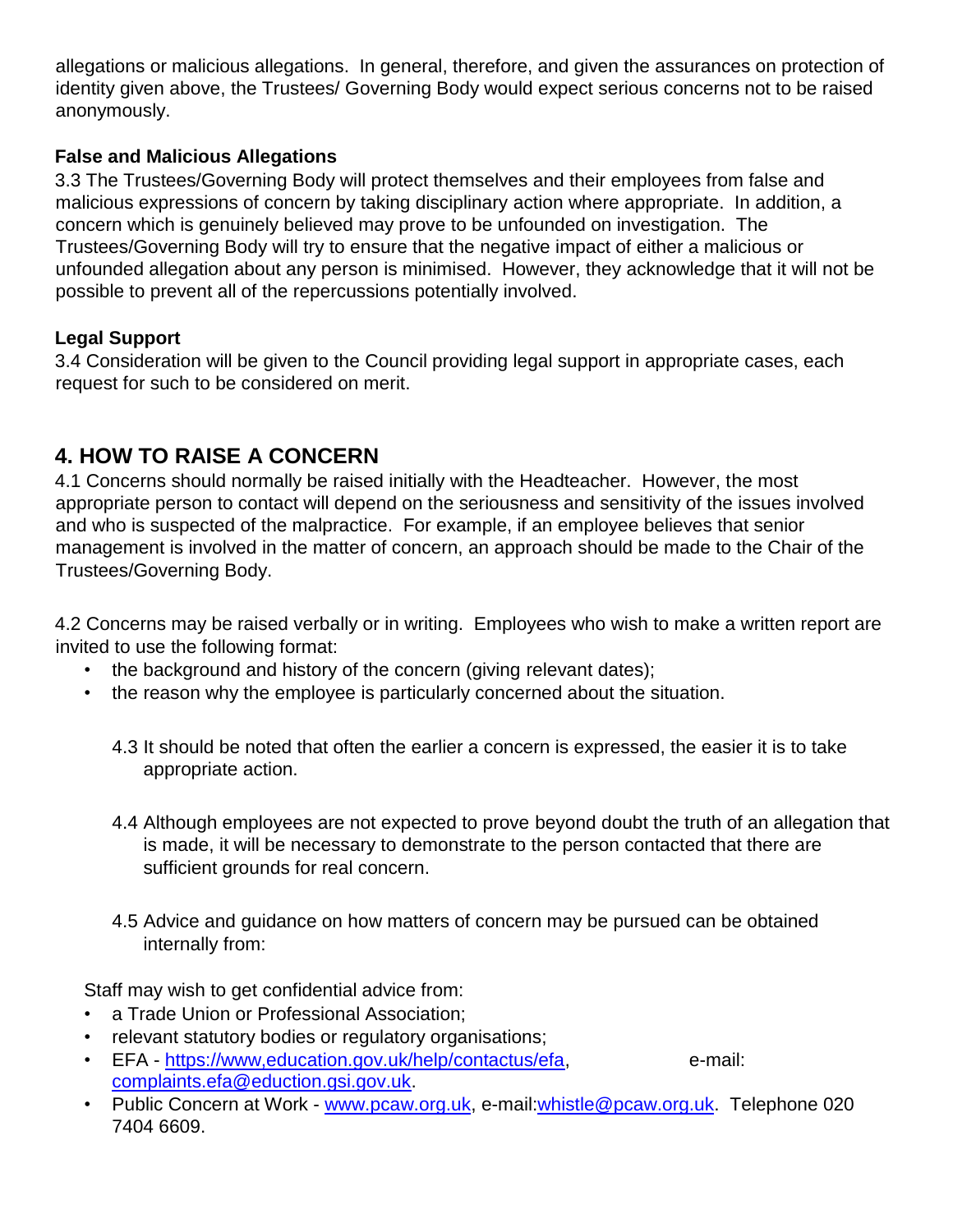- Ofsted [–](http://www.ofstd.gov.uk/contact-us/whistleblower-hotline) [www.ofstd.gov.uk/contact-us/whistleblower-hotline,](http://www.ofstd.gov.uk/contact-us/whistleblower-hotline) e-mail whistleblowing@ofsted.gov.uk, Telephone 0300 123 3155
- an independent person or organisation nominated for the purpose.
	- 4.6 Staff may invite their Trade Union or Professional Association to raise a matter on their behalf.
	- 4.7 This Policy is intended to provide employees with an avenue to raise concerns within Rook's Nest Academy. However, if an employee is dissatisfied with the Trustees/Governing Body's response, she or he can raise the matter with any of the following:
- the District Auditor;
- **Ofsted**
- relevant professional bodies or regulatory organisations;
- Public Concern at Work;
- the police;
- an independent person or organisation nominated for the purpose.

If taking their concern outside the Academy, staff should ensure that, so far as possible, the matter is raised without confidential information being divulged. It should be noted that because Public Concern at Work is an accredited legal advice centre, the employee who approaches it does not breach the duty of confidence which is owed to the Academy.

### **5. HOW THE TRUSTEES/GOVERNING BODY WILL RESPOND**

5.1 The action taken by the Trustees/Governing Body will depend on the nature of the concern. Where appropriate, the matters raised may:

- be investigated by the appropriate management;
- be referred to the police;
- form the subject of an independent inquiry.

5.2 In order to protect individuals and Academy Trustees/ Governors, initial enquiries will be made to decide whether an investigation is appropriate and, if so, what form it should take. Concerns or allegations which fall within the scope of specific procedures (for example, Child Protection or discrimination issues) will normally be referred for consideration under those procedures.

5.3 It should be noted that some concerns may be resolved by agreed action without the need for investigation. Equally some issues may be investigated without the need for initial enquiries. If urgent action is required, this would be taken before any investigation is conducted.

5.4 Within ten working days of a concern being raised, the Headteacher will write to the person raising the concern:

- acknowledging that the concern has been received;
- indicating how it is proposed to deal with the matter; and
- giving an estimate as to how long it will take to provide a final response.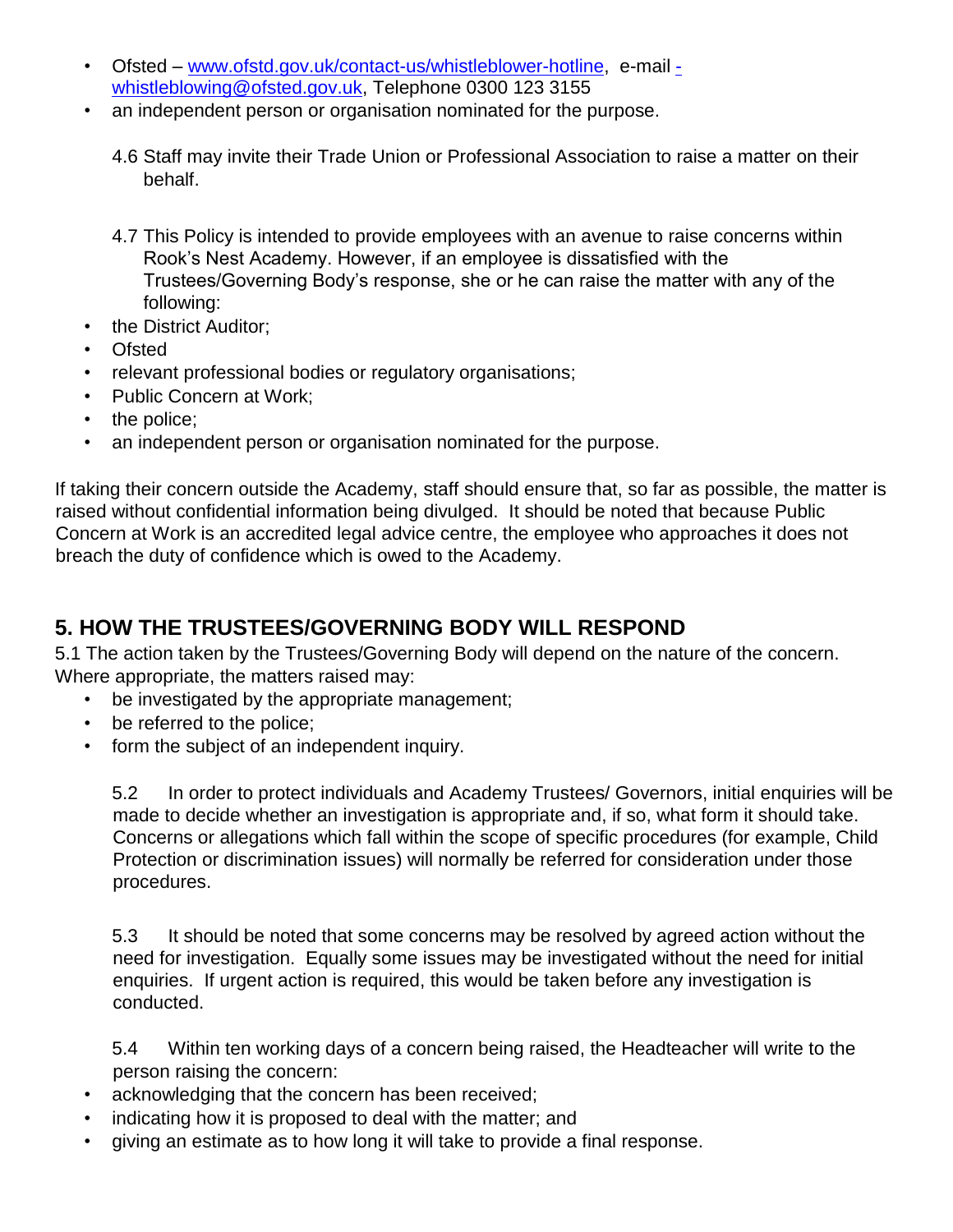If it is impossible for initial enquiries to be completed within ten days, the situation will be explained in the letter of acknowledgement. Where a decision is made that no investigation will take place, the reasons for this will be provided. In so far as possible, a final resolution of the matter will normally be aimed for within 28 days of the complaint being lodged.

5.5 The amount of contact between those considering the issues and the employee raising the concern will depend on the nature of the matters raised, the potential difficulties involved and the clarity of the information provided. If necessary, further information may be sought from the person raising the concern.

5.6 Where any meeting is arranged, employees will have the right, if they so wish, to be accompanied by a Union or Professional Association representative or a friend who is not involved in the area of work to which the concern relates. At the request of the individual raising the concern, any meeting may be held away from the Academy and/or outside working hours if appropriate.

5.7 The Trustees/Governing Body will take appropriate steps to minimise any difficulties which an employee may experience as a result of raising a concern. For example, if an employee is requested to give evidence in criminal or disciplinary proceedings, the Trustees/Governing Body would need to consider what steps are required to protect them from detriment. Whilst the employee would have the right not to attend such proceedings, he/she should be made aware that a successful conclusion to the resolution of their concern may not be possible without their attendance.

5.8 The Trustees/Governing Body accept that employees raising a concern need to be assured that the matter has been properly addressed. Thus, subject to legal constraints, the person raising the concern will receive as much information as possible about the outcomes of any investigation.

## **6. WHAT TO DO IF YOU ARE NOT SATISFIED**

We take complaints about the service provided by the EFA seriously and take every opportunity to learn how to improve our processes and service. If you are concerned about the way the EFA handled your complaint you can let us know by completing the EFA's contact us form: <https://www,education.gov.uk/help/contactus/efa> [o](https://www,education.gov.uk/help/contactus/efa)r by writing to EFA Complaints, Chief Executive's Office, 53-55 Butts Road, Earlsdon Park, Coventry, CV1 3BH. Alternatively, you can e-mail us at complaints.efa@eduction.gsi.gov.uk.

## **7. RESPONSIBILITY FOR IMPLEMENTING THE POLICY**

The responsibility for ensuring that Rook's Nest Academy adheres to this policy rests with the Headteacher.

Signed : \_\_\_\_\_\_\_\_\_\_\_\_\_\_\_\_\_\_\_\_\_\_\_\_\_\_\_\_\_\_\_\_\_\_\_\_\_\_\_\_\_\_\_\_ Date: \_\_\_\_\_\_\_\_\_\_\_\_\_\_\_\_